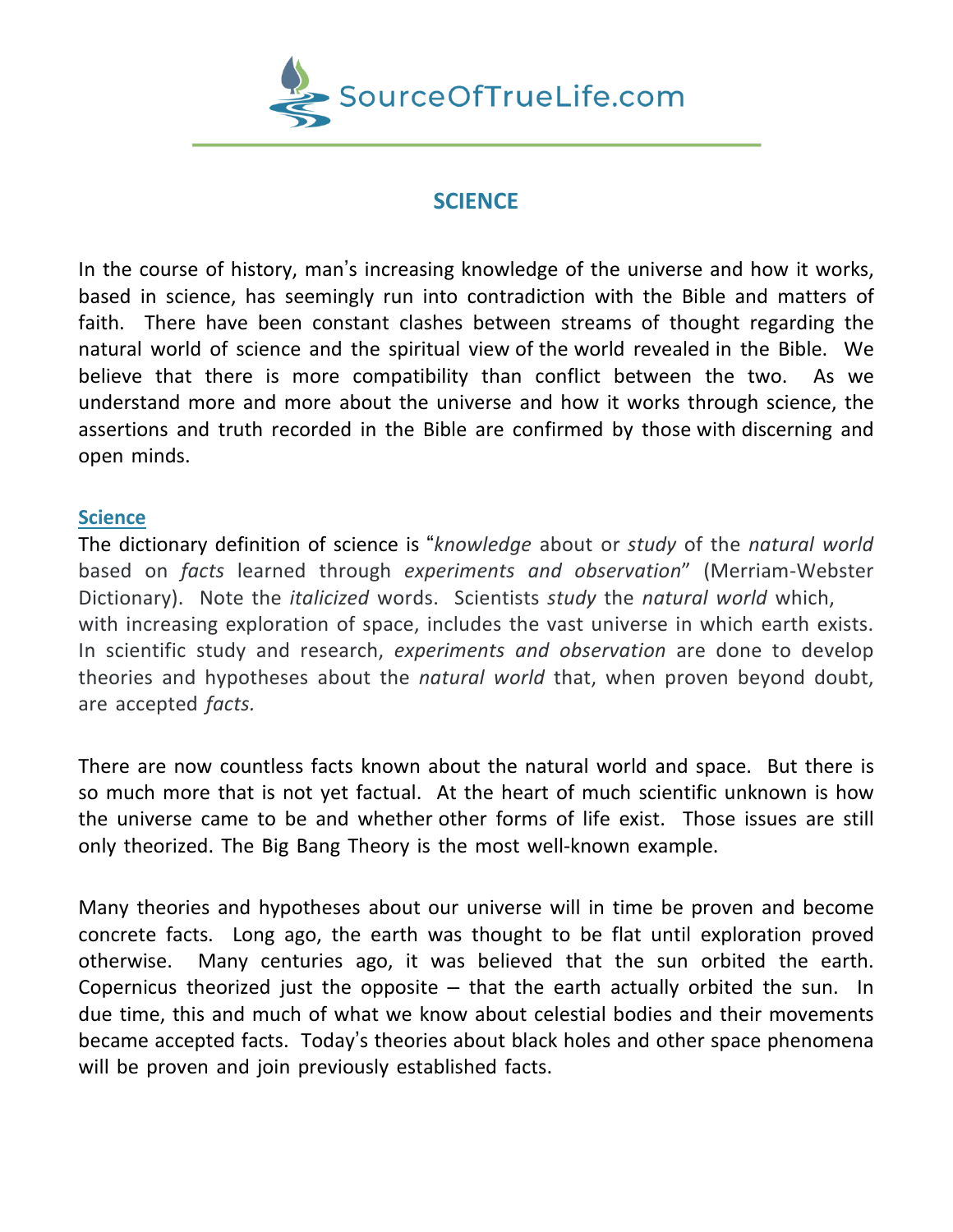Science is a welcome discipline that works to understand what we do not know about what exists. Expanding understanding is a good thing and should not be feared. Science just requires *absolute proof* before acceptance as truth.

### **Faith**

Faith, on the other hand, is quite different. Faith first acknowledges that there is an eternal God, a Superior Being who created the universe and everything in it, including the human family. These facts became known as God interacted with humans, revealed His will to them, and scribes recorded these spiritual truths for our understanding. Everything based in faith begins with an acknowledgement that there is a Creator God.

With faith, facts are not only what science has determined but goes on to include what God has revealed and declared to be true, even if science has not yet proven it. The Bible says it this way, "Now faith is being sure of what we *hope for* and *certain of what we do not see*" **(Hebrews 11:1).** Faith accepts as fact whatever God has said to be true, even if we do not see it with our physical eyes. Faith accepts as fact authorized Scripture, the written Word of God that records God's previous interaction with humanity, as well as what is declared about the future, e.g., Second Coming of Jesus, resurrection, judgement, eternal life in heaven, etc..

In faith, how things came to be, what exists now, and what is to come has been *divinely* revealed. Faith accepts as fact what is unseen with physical eyes or scientifically proven, because God declared it to be true.

## **Compatibility of Faith and Science**

Faith and science are often perceived as polar opposites, i.e., you hold to one but must reject the other. That is unfortunate because, we believe, God's truth is knowledge that has just not yet been confirmed by science. Dr. Daniel Passini wrote, "instead of looking at these two giants as immortal enemies, we see the immeasurable value of both in our lives, and ultimately in our theology. Hans Schwartz envisions the relationship like this: "The natural sciences deal with the concrete shaping of the world and theology accompanies this venture in a reflective manner and connects it with the origin, meaning, and goal of this world."\*

The Bible speaks of ancient civilizations, people, and cities, many lost to the known world until they are uncovered and identified by archeologists. Sodom and Gomorrah are but two examples. Many scientific principles acknowledged as facts today were revealed and recorded in Scripture thousands of years ago. We invite you to explore the many website articles, referenced in the resources section below, that cite excellent examples.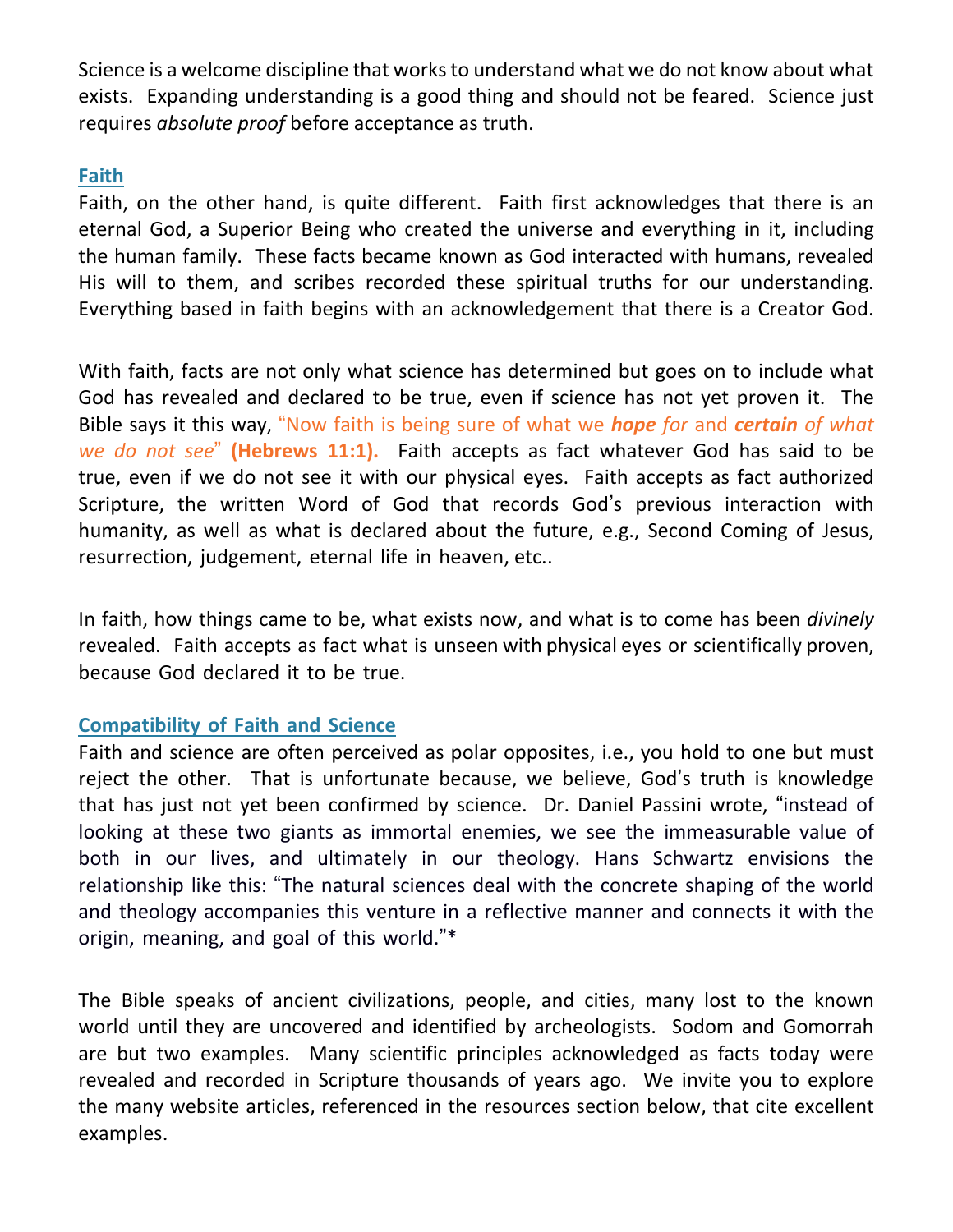Christians do not need to be in conflict with the scientific world. Eventually, the scientific community will prove with facts what the faith community already knows and believes by faith.

### **Closing Thoughts**

With science, theories only become facts after being proven beyond doubt. With faith, God and our revelations of His will are accepted as truth. People of faith do not need to squabble with the scientific community because they will eventually acknowledge God and all that the faith community already knows as truth.

This is an introduction on the subject of **Science***.* Here are other resources you may wish to explore:

**Written Works** *Believing is Seeing***,** Michael Guillen (Scientist and former atheist)

**\_\_\_\_\_\_\_\_\_\_\_\_\_\_\_\_\_\_\_\_\_\_\_\_\_\_\_\_\_\_\_\_\_\_\_\_\_\_\_\_\_\_\_\_\_\_\_\_\_\_\_\_\_\_\_\_\_\_\_\_\_\_\_\_\_\_\_\_\_\_\_\_\_\_\_\_\_\_\_**

*Mere Science and Christian Faith: bridging the divide with emerging adults, Greg Cootsona*

*The Language of God, Francis S. Collins* 

*Mere Christianity***,** C. S. Lewis

*The Faith of a Physicist***,** John C. Polkinghorne

*In the Beauty of the Lilies***,** John Updike

*God and Galileo: what a 400-year-old letter teaches us about and faith and science***,**  David L. Block and Kenneth C. Freeman

**Love and Quasars: an astrophysicist reconciles faith and science, Paul Wallace** 

*How I Changed My Mind About Evolution,* Kathryn Applegate and J. B. Stump

#### **Websites**

**Do faith in God and science contradict? | [GotQuestions.org](https://www.gotquestions.org/science-God.html)**

**How does science prove the Bible? [\(biblestudy.org\)](https://www.biblestudy.org/bible-study-by-topic/science-and-the-bible.html)**